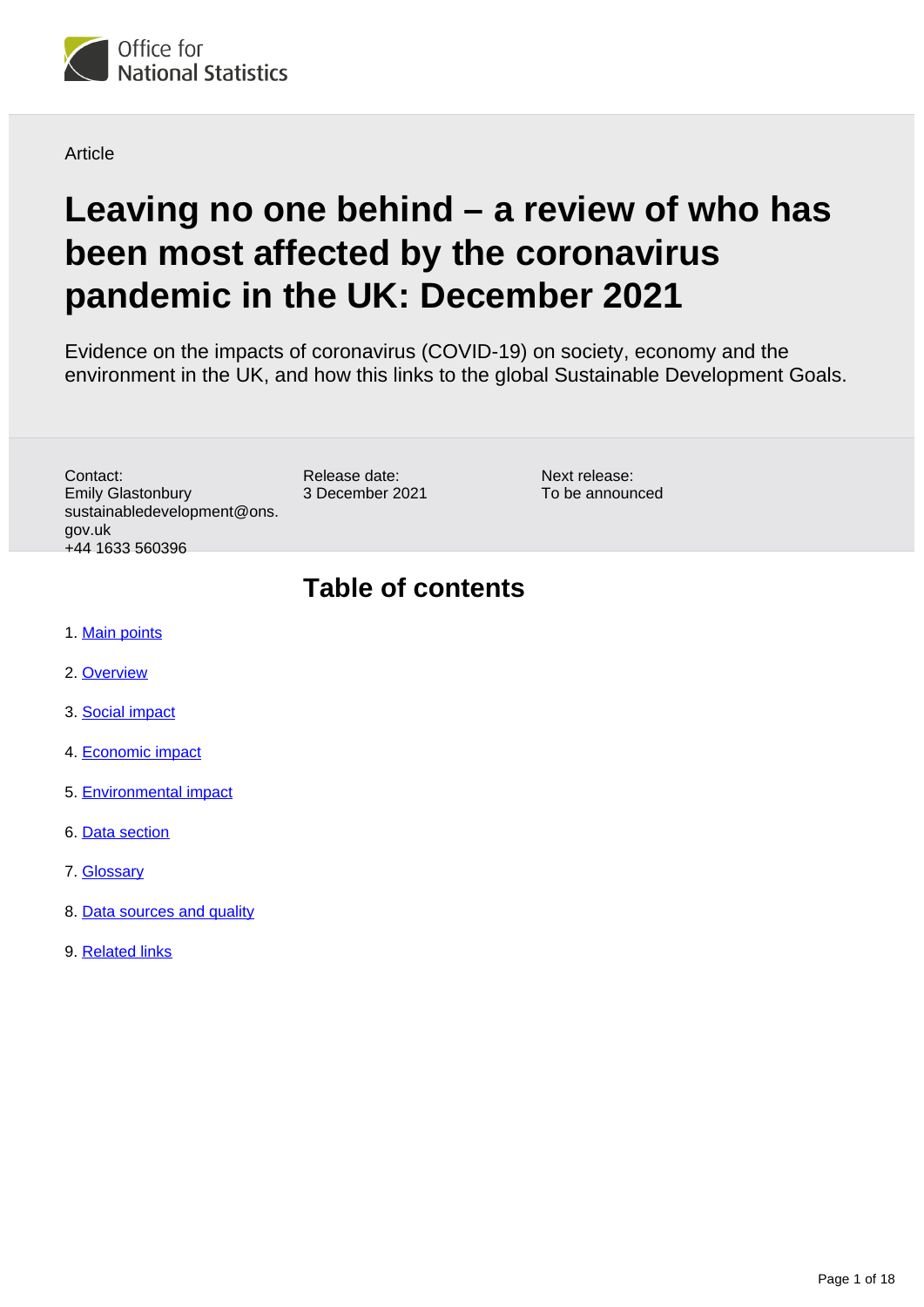## <span id="page-1-0"></span>**1 . Main points**

- Although the coronavirus (COVID-19) pandemic has had negative impacts across the UK, it has been felt more acutely by some groups; this article highlights some of these groups and the links with the global Sustainable Development Goals (SDGs).
- SDG 3 promotes good health and well-being; some of the groups that have been affected the most by negative health impacts of COVID-19 (in terms of rates of death and vaccine uptake) are the most deprived people and households, some ethnic minorities, and people with self-reported disabilities.
- SDG 8 promotes decent work and economic growth for all; those with the lowest incomes were more negatively affected, for example in terms of work and changes in income, leading to the potential widening of financial inequalities.
- SDG 13 promotes climate action; greenhouse gas emissions fell substantially, to a large extent because of reduced use of industrial and personal transport, but this has been offset to some extent by increased emissions from heating.

## <span id="page-1-1"></span>**2 . Overview**

This article is published alongside our **annual SDG** update, which reports the progress made in the past year towards measuring the global Sustainable Development Goal indicators (SDGs) in the UK.

The UN promotes the SDGs as a useful tool to [help recovery from the coronavirus \(COVID-19\) pandemic](https://www.un.org/sustainabledevelopment/sdgs-framework-for-covid-19-recovery/). The Office for National Statistics (ONS) has a [dedicated resource](https://www.ons.gov.uk/peoplepopulationandcommunity/healthandsocialcare/conditionsanddiseases) to providing as much evidence as possible on the effects the coronavirus pandemic is having on the UK. As part of our [Statistics for the Public Good](https://uksa.statisticsauthority.gov.uk/statistics-for-the-public-good/) strategy, the ONS is committed to improving the evidence base for understanding inequalities for people and places in the UK. We work to ensure our statistics reflect the experiences of everyone in our society so that everyone counts, and is counted. This echoes the SDG's "[Leave No One Behind"](https://unsdg.un.org/2030-agenda/universal-values/leave-no-one-behind) ethos.

In this article, we have linked the SDGs with some COVID-19 data and analysis published over the last year. We have focused on the three dimensions of the SDGs framework – economy, society and the environment – and more specifically the themes of:

- health [\(SDG 3\)](https://sdgdata.gov.uk/3/)
- decent work [\(SDG 8\)](https://sdgdata.gov.uk/8/)
- inequality ([SDG 10\)](https://sdgdata.gov.uk/10/)
- hunger [\(SDG 2\)](https://sdgdata.gov.uk/2/)
- climate ([SDG 13\)](https://sdgdata.gov.uk/13/)

These themes are in line with the goals the [UN's High-level Political Forum](https://sustainabledevelopment.un.org/hlpf/2021) (HLPF) on Sustainable Development chose to review in 2021 as most closely related to the pandemic.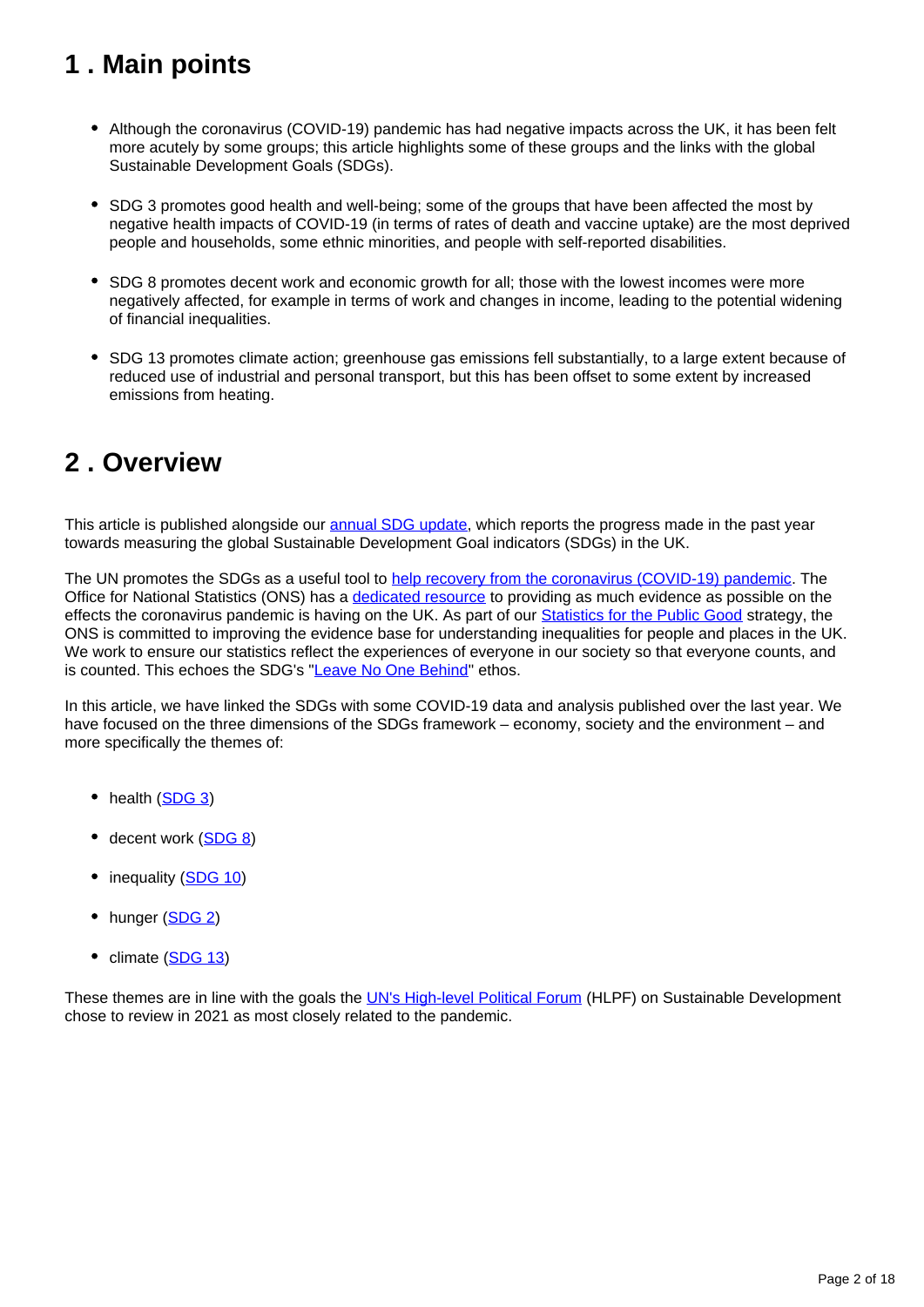### **Disaggregating data and the interlinkages between Sustainable Development Goals**

Disaggregation is crucial to shine a light on groups and places that are at risk of being left behind. Besides the headline data, we are committed to breaking down each of the 247 SDG indicators so that we can account for everyone and everywhere. The coronavirus pandemic has been a good example of how the most negative impacts have been felt more acutely by some groups, and the analysis that follows explores those who have been most affected.

Although the 17 SDGs exist as individual goals, there are clear [links between the goals](https://unstats.un.org/unsd/statcom/51st-session/documents/BG-Item3a-Interlinkages-Workstream-E.pdf) (PDF, 3.53MB). We have highlighted some of these links in the context of the coronavirus pandemic. To achieve the SDGs by 2030, the UK government has *fully embedded the goals* in the activities of each department. This highlights the synergies between these activities and how they can lead to progress across a number of goals.

## <span id="page-2-0"></span>**3 . Social impact**

[SDG 3](https://sdgdata.gov.uk/3/) aims to ensure healthy lives and promote well-being for all.

Inequalities in the context of health and well-being are likely to have an impact in the progress towards the targets under SDG 3. Our review highlights the negative health impacts of the coronavirus (COVID-19) pandemic in terms of rates of death and vaccine uptake, on the most deprived people and households, as well as some ethnic minorities and people with disabilities.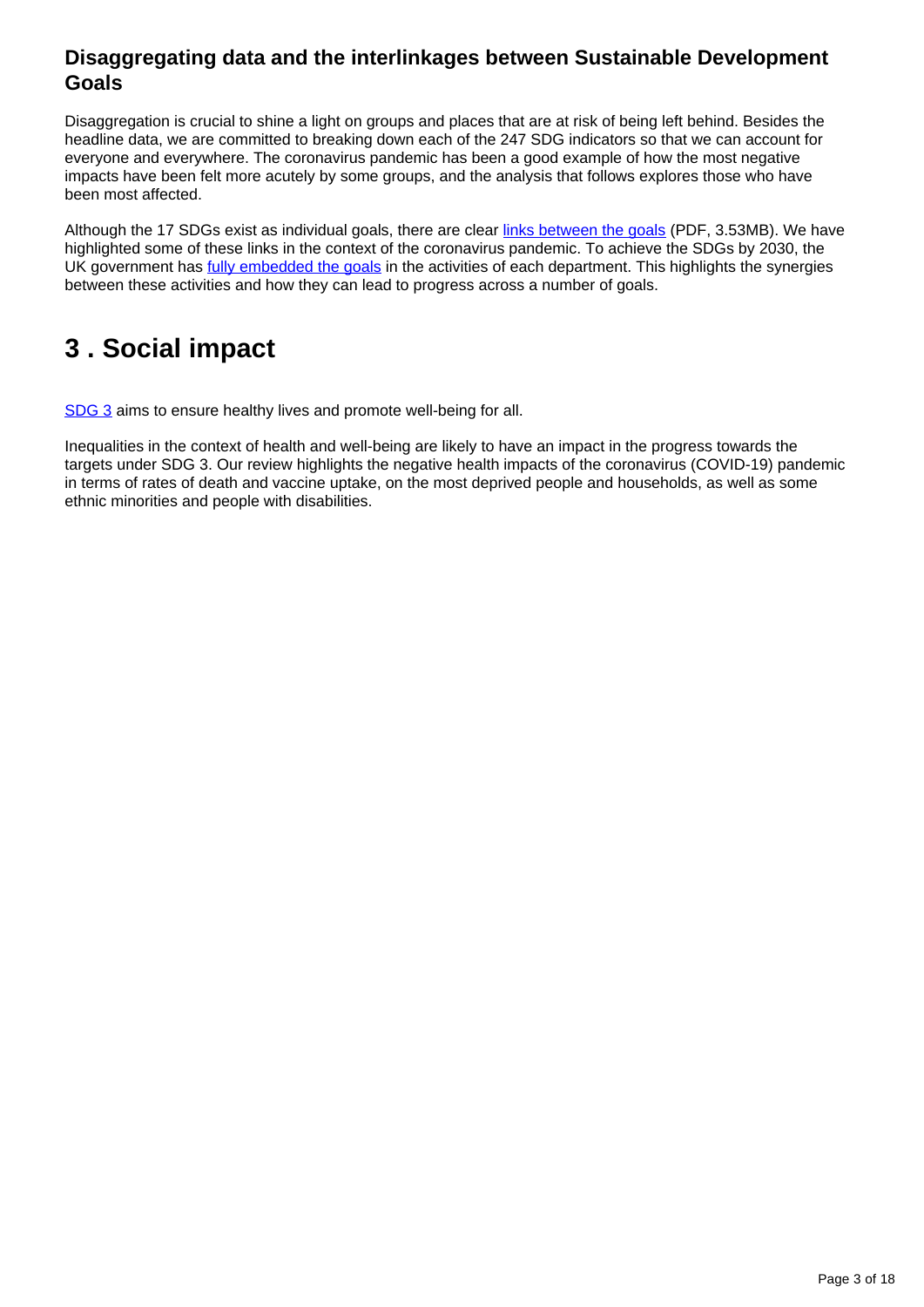## **Health and well-being**

Within the SDG indicator framework, mortality rates are one of the main measures of progress towards this goal.

Between March 2020 and April 2021, [data on mortality rates](https://www.ons.gov.uk/peoplepopulationandcommunity/birthsdeathsandmarriages/deaths/datasets/deathsduetocovid19bylocalareaanddeprivation) show that the coronavirus pandemic consistently had a proportionally higher impact on the most deprived areas in England. When focusing on deaths due to COVID-19, the mortality rate in the most deprived areas of England was more than double that in the least deprived areas for 12 of the 14 months.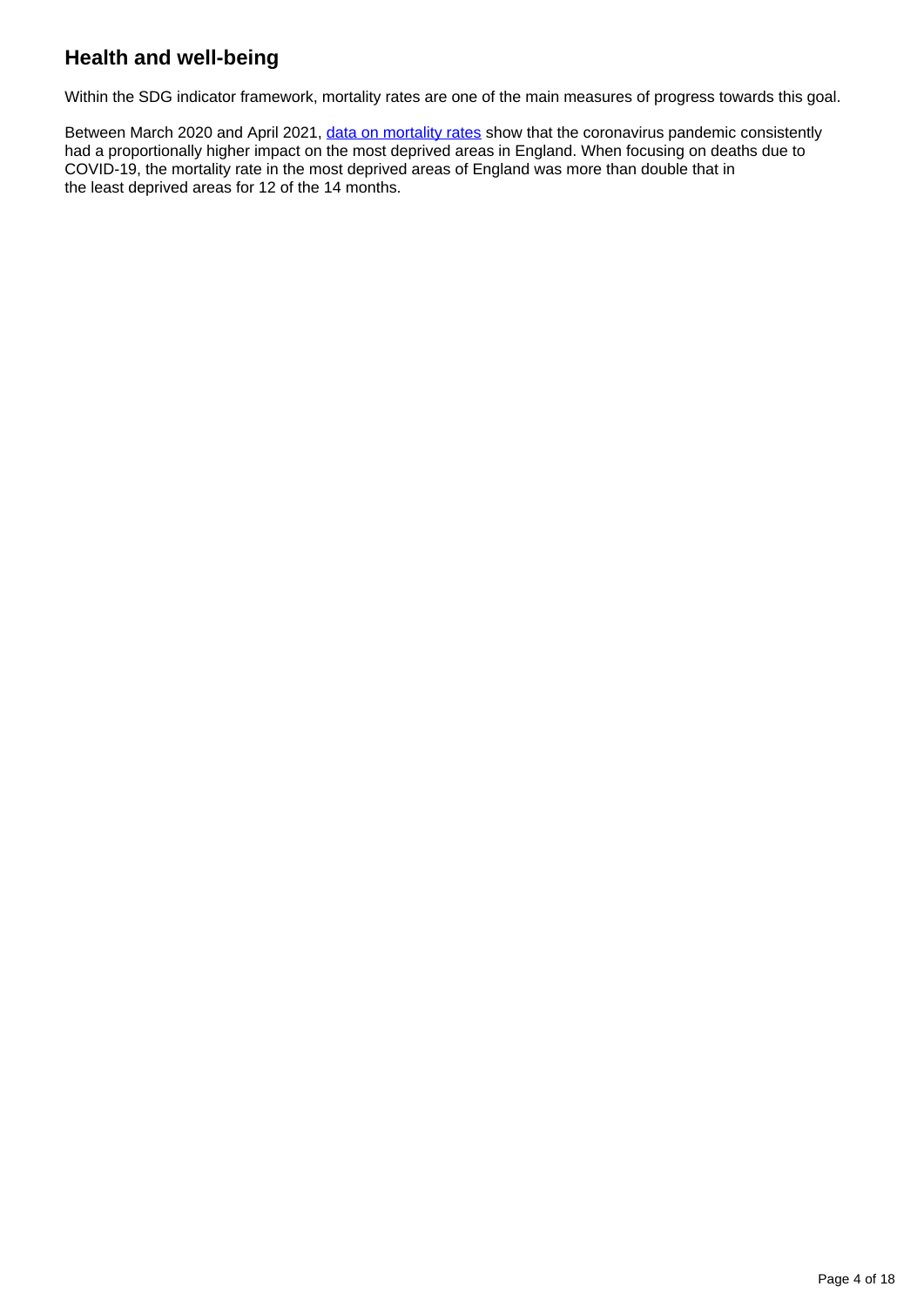**Age-standardised mortality rates for deaths due to COVID-19, by deprivation deciles in England, deaths registered between 1 March 2020 and 30 April 2021**

## Figure 1: COVID-19 had a proportionally higher impact on the most deprived areas in England

Age-standardised mortality rates for deaths due to COVID-19, by deprivation deciles in England, deaths registered between 1 March 2020 and 30 April 2021



#### **Source: Office for National Statistics**

#### **Notes:**

- 1. Age-standardised mortality rates are presented per 100,000 people and standardised to the 2013 European **[Standard Population](https://webarchive.nationalarchives.gov.uk/ukgwa/20160106020035/http:/www.ons.gov.uk/ons/guide-method/user-guidance/health-and-life-events/revised-european-standard-population-2013--2013-esp-/index.html).**
- 2. Deaths "due to COVID-19" only include deaths where coronavirus (COVID-19) was the underlying (main) cause.
- 3. Monthly rates in this graph have been adjusted to allow for comparisons with annual rates. For more information see the [Monthly mortality analysis, England and Wales: October 2021](https://www.ons.gov.uk/peoplepopulationandcommunity/birthsdeathsandmarriages/deaths/bulletins/monthlymortalityanalysisenglandandwales/october2021#measuring-the-data).
- 4. Figures for England exclude deaths of non-residents, and geographical boundaries are based on the most up-to-date information available at the time of dataset publication.
- 5. Figures are based on the date of death registration, rather than death occurrence. More information on registration delays can be found on the [ONS website](https://www.ons.gov.uk/peoplepopulationandcommunity/birthsdeathsandmarriages/deaths/articles/impactofregistrationdelaysonmortalitystatisticsinenglandandwales/2019).
- 6. Deprivation is based on *[Index of Multiple Deprivation \(IMD\)](https://www.gov.uk/government/statistics/english-indices-of-deprivation-2019)*.

A similar pattern was observed within [Wales](https://www.ons.gov.uk/peoplepopulationandcommunity/birthsdeathsandmarriages/deaths/datasets/deathsduetocovid19bylocalareaanddeprivation), where the mortality rates due to COVID-19 in the most deprived areas were higher than in the least deprived areas every month for which the data were available. Levels of deprivation are classified differently in England and Wales, so they should not be directly compared.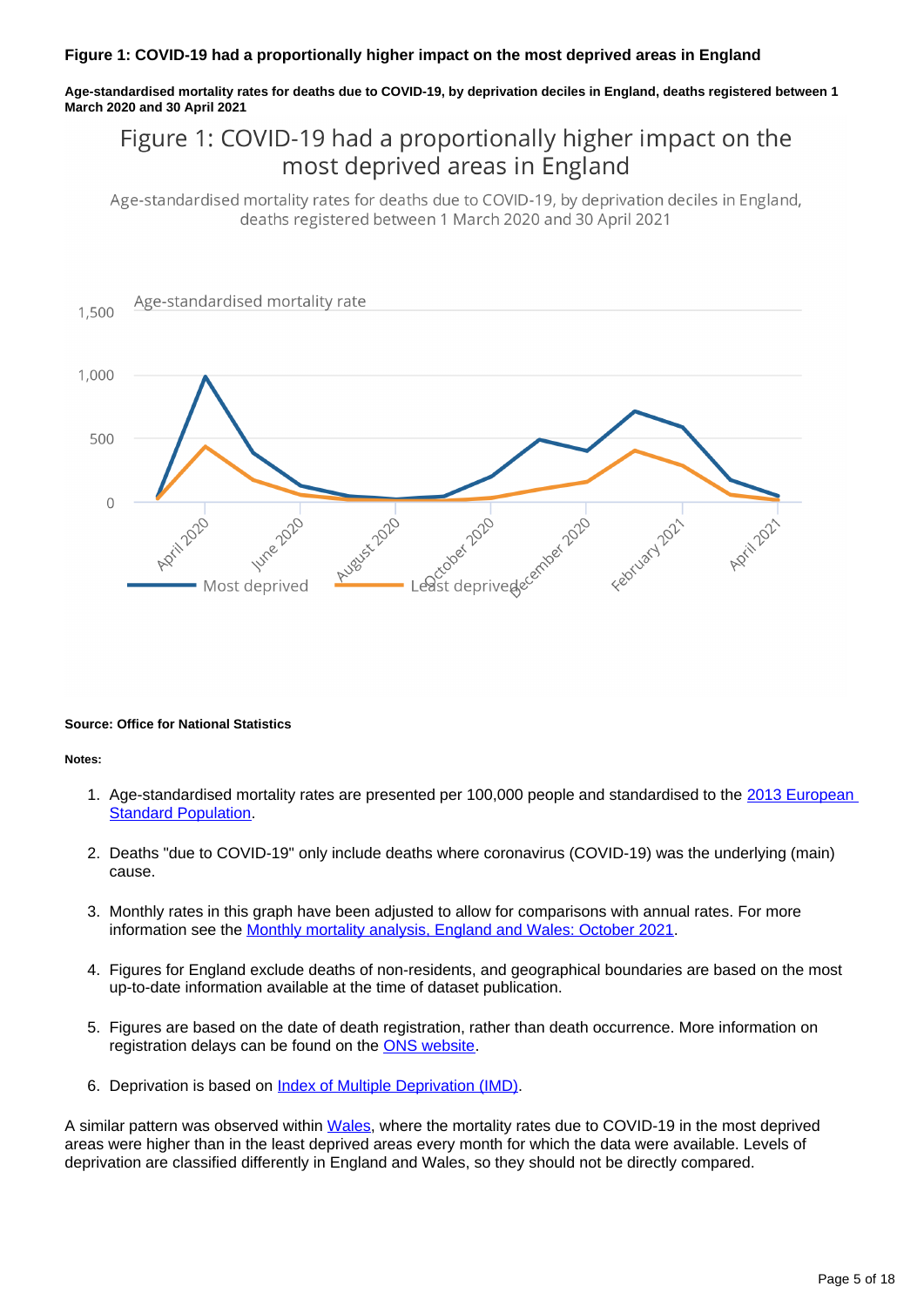There was also a greater risk of death involving COVID-19 in the period 24 January 2020 to 28 February 2021 in England [for people who previously self-reported disabilities.](https://www.ons.gov.uk/peoplepopulationandcommunity/birthsdeathsandmarriages/deaths/adhocs/13532updatedestimatesofcoronaviruscovid19relateddeathsbypandemicwaveanddisabilitystatusengland24januaryto28february2021) Relative to their non-disabled counterparts, the rate of death involving COVID-19 was 3.0 times greater for more-disabled men and 3.5 times greater for moredisabled women. The increased risk of death was reduced for all disabled groups after accounting for various socio-economic factors and pre-existing health conditions but remained [statistically significant.](https://www.ons.gov.uk/methodology/methodologytopicsandstatisticalconcepts/uncertaintyandhowwemeasureit#statistical-significance)

[Rates of death involving COVID-19](https://www.ons.gov.uk/peoplepopulationandcommunity/birthsdeathsandmarriages/deaths/articles/updatingethniccontrastsindeathsinvolvingthecoronaviruscovid19englandandwales/24january2020to31march2021) were also higher among most ethnic minority groups in England compared with the White British ethnic group. For example, in the second wave of the coronavirus pandemic (12 September 2020 to 31 March 2021), the rate of death involving COVID-19 was greatest for the Bangladeshi ethnic group: 5.0 and 4.1 times greater than White British men and women, respectively.

A large proportion of the excess rate of death involving COVID-19 among ethnic minority groups can be linked to various personal characteristics and circumstances such as geographical location, health conditions, living arrangements and occupation. However, even after accounting for these factors, most Black and South Asian groups remained at higher risk than the White British ethnic group in the second wave.

Those living in the most deprived areas of the UK also more often reported experiences of suffering from long [COVID.](https://www.ons.gov.uk/peoplepopulationandcommunity/healthandsocialcare/conditionsanddiseases/datasets/alldatarelatingtoprevalenceofongoingsymptomsfollowingcoronaviruscovid19infectionintheuk) According to the evidence from the four-week period ending 31 October 2021, 2.5% of those living in the most deprived areas (lowest Index of Multiple Deprivation (IMD) quintile) suffered from long COVID compared with 1.6% of those living in the least deprived areas (highest IMD quintile).

### **International support for health**

Target 3.b underpinning **[SDG 3](https://sdgdata.gov.uk/3/)** is to support the research and development of vaccines and medicines, and provide access to these.

SDG indicator [3-b-2](https://sdgdata.gov.uk/3-b-2/) reports on the "total net official development assistance to medical research and basic health sectors". In 2020, the UK's official development assistance (ODA) funding in this area [increased by £288 million](https://sdgdata.gov.uk/3-b-2/) . In 2020, approximately [£1.7 billion of ODA funding \(PDF, 2.52MB\)](https://assets.publishing.service.gov.uk/government/uploads/system/uploads/attachment_data/file/1021405/Statistics-on-International-Development-Final-UK-Aid-Spend_2020.pdf) was directed to support the control of the COVID-19 pandemic and the response to its socio-economic impacts in developing countries.

## **Vaccine effectiveness**

Vaccination is one of the ways that has been adopted to tackle COVID-19. Importantly, the age-adjusted [risk of](https://www.ons.gov.uk/peoplepopulationandcommunity/birthsdeathsandmarriages/deaths/bulletins/deathsinvolvingcovid19byvaccinationstatusengland/deathsoccurringbetween2januaryand24september2021)  [deaths involving COVID-19](https://www.ons.gov.uk/peoplepopulationandcommunity/birthsdeathsandmarriages/deaths/bulletins/deathsinvolvingcovid19byvaccinationstatusengland/deathsoccurringbetween2januaryand24september2021) was consistently lower for people in England who had received two vaccinations in 2021.

Between 2 January and 24 September 2021, the overall age-adjusted risk of deaths involving COVID-19 was 32 times greater in unvaccinated people than in fully vaccinated individuals in England. The difference in mortality between the groups has decreased over time. In the week commencing 24 September 2021, the age-adjusted risk of deaths involving COVID-19 was five times greater in unvaccinated people than in fully vaccinated individuals. This reduction could be because of changes in COVID-19 infection rates, changes in the composition of the groups, an increasing level of immunity due to past infection in the unvaccinated group and reduction of vaccine effectiveness. These mortality rates take into account differences in age between the vaccination status groups, however the rates can also be affected by other factors that vary between the groups, such as health status.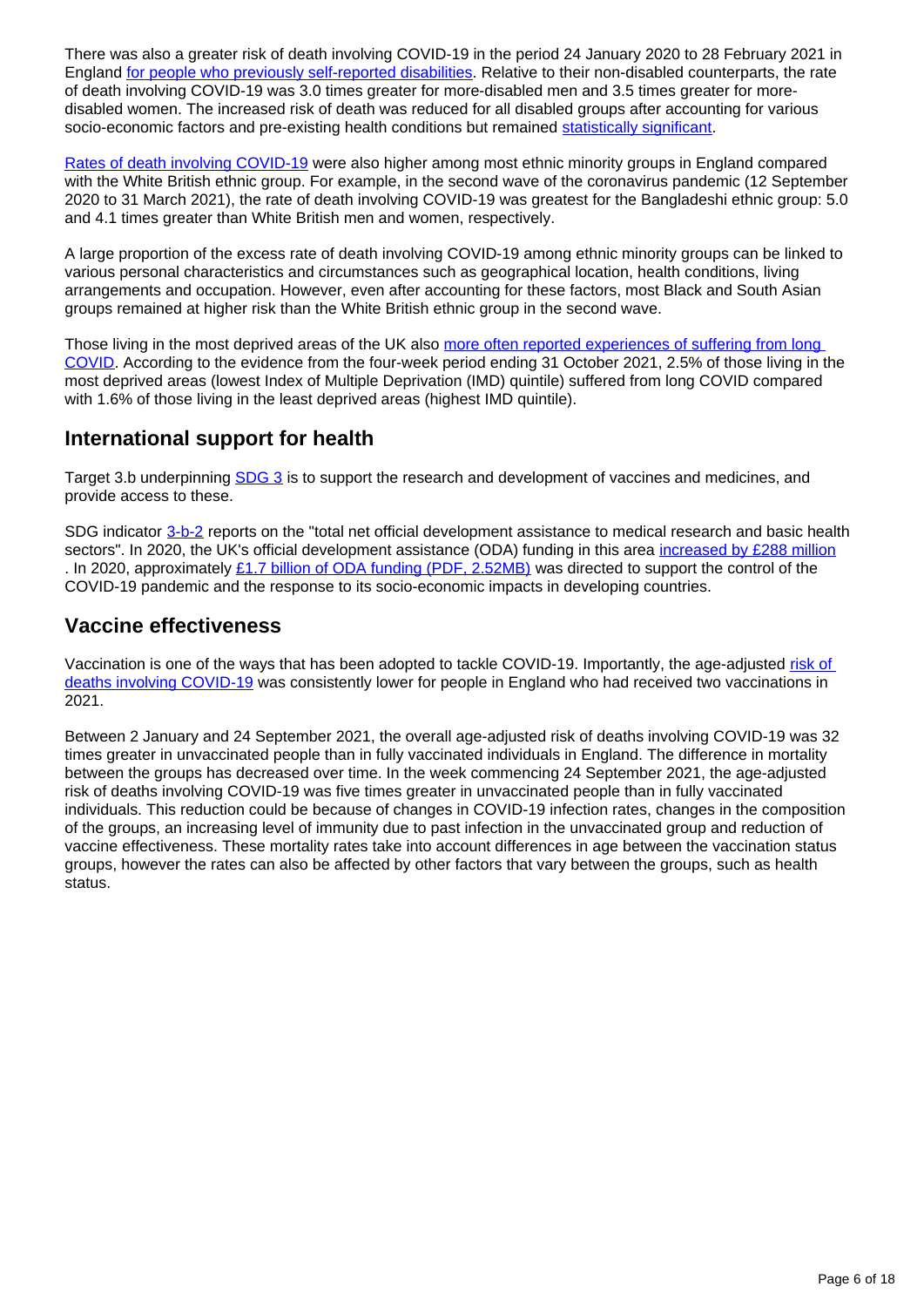## **Vaccine hesitancy**

During the period 23 June to 18 July 2021, the Opinions and Lifestyle Survey found that 4% of adults in Great Britain were **[hesitant about having a vaccine](https://www.ons.gov.uk/peoplepopulationandcommunity/healthandsocialcare/healthandwellbeing/bulletins/coronavirusandvaccinehesitancygreatbritain/9august2021)**. Specifically, Black or Black British adults had the highest rates of vaccine hesitancy (21%) compared with White adults (4%). For a definition of vaccine hesitancy please see the [Glossary.](https://www.ons.gov.uk/economy/environmentalaccounts/articles/leavingnoonebehindareviewofwhohasbeenmostaffectedbythecoronaviruspandemicintheuk/december2021#glossary)

### **Figure 2: Black or Black British adults were most likely to report they were hesitant to receive a COVID-19 vaccine**

**Vaccine hesitancy by ethnicity, Great Britain, 23 June to 18 July 2021**

## Figure 2: Black or Black British adults were most likely to report they were hesitant to receive a COVID-19 vaccine

Vaccine hesitancy by ethnicity, Great Britain, 23 June to 18 July 2021



#### **Source: Office for National Statistics – Opinions and Lifestyle Survey (COVID-19 module), 2021**

**Notes:**

- 1. The ethnicity disaggregation used has been chosen to provide the most granular breakdown possible, while producing robust estimates based on sample sizes in line with the [GSS ethnicity harmonised standard](https://gss.civilservice.gov.uk/policy-store/ethnicity-harmonised-standard/) .
- 2. These estimates are based on those demonstrating hesitancy towards the vaccine, and not necessarily a negative sentiment.

Adults living in the most deprived areas of England (based on the [Index of Multiple Deprivation](https://www.gov.uk/government/statistics/english-indices-of-deprivation-2019) (IMD) were also more likely to report vaccine hesitancy (8%) than adults living in the least deprived areas (2%).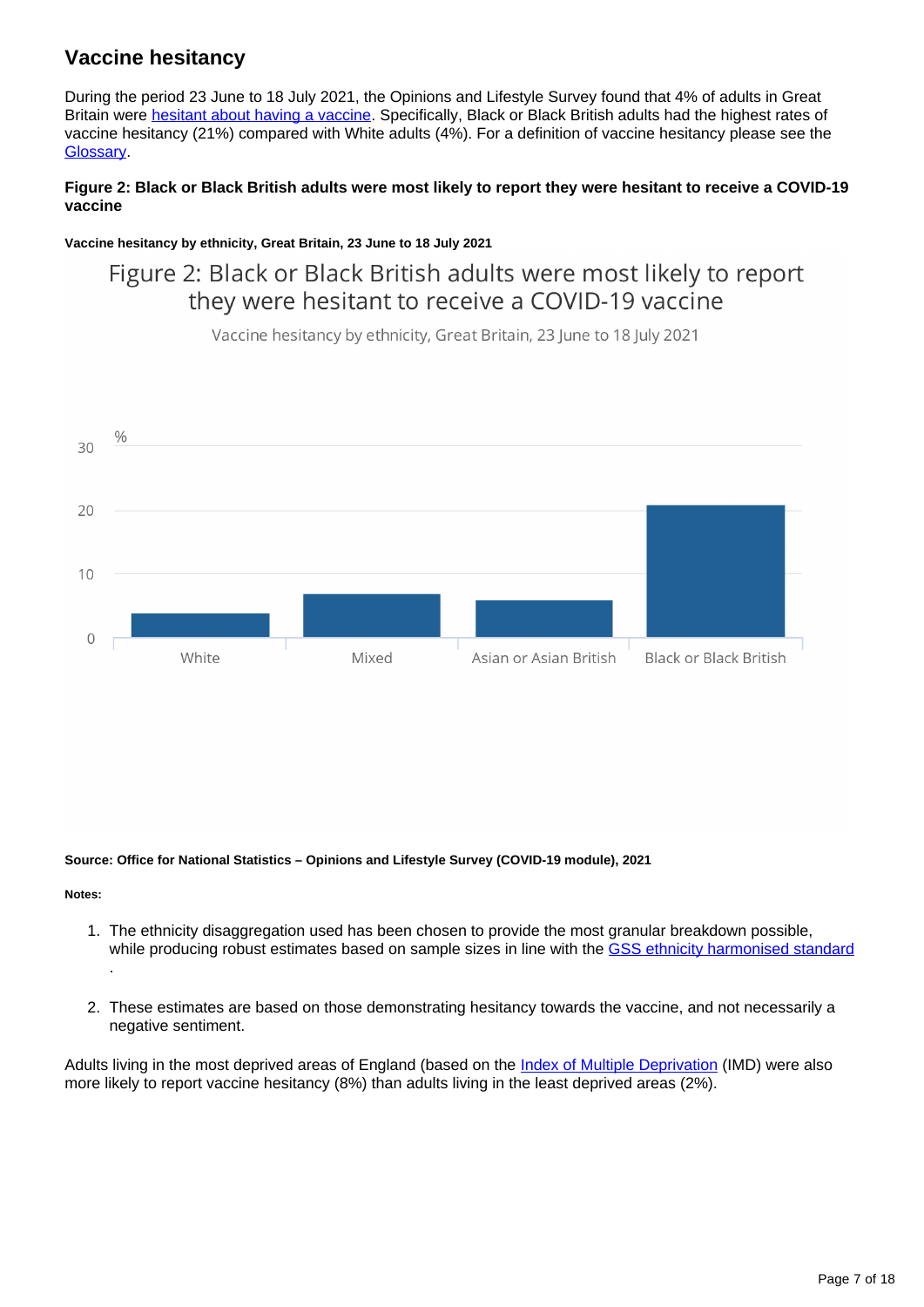### **Figure 3: Adults living in the most deprived areas of England were more likely to report they were hesitant to receive a COVID-19 vaccine**

### **Vaccine hesitancy by Index of Multiple Deprivation, England, 23 June to 18 July 2021**

## Figure 3: Adults living in the most deprived areas of England were more likely to report they were hesitant to receive a COVID-19 vaccine

Vaccine hesitancy by Index of Multiple Deprivation, England, 23 June to 18 July 2021



#### **Source: Office for National Statistics – Opinions and Lifestyle Survey (COVID-19 module), 2021**

#### **Notes:**

- 1. Deprivation is based on IMD . To ensure robust sample size, deciles have been grouped into quintiles. For more information, see [English indices of deprivation 2019.](https://www.gov.uk/government/statistics/english-indices-of-deprivation-2019)
- 2. These estimates are based on those demonstrating hesitancy towards the vaccine, and not necessarily a negative sentiment.

[Vaccine hesitancy did not significantly differ between disabled and non-disabled adults](https://www.ons.gov.uk/peoplepopulationandcommunity/healthandsocialcare/healthandwellbeing/datasets/coronavirusandvaccinehesitancygreatbritain) in the six analysis periods between January and July 2021 in Great Britain. However, when [people who were previously vaccine hesitant](https://www.ons.gov.uk/peoplepopulationandcommunity/healthandsocialcare/healthandwellbeing/bulletins/coronavirusandchangingattitudestowardsvaccinationengland/latest)  [were followed up](https://www.ons.gov.uk/peoplepopulationandcommunity/healthandsocialcare/healthandwellbeing/bulletins/coronavirusandchangingattitudestowardsvaccinationengland/latest) between 7 and 16 September 2021, vaccine uptake was 12 percentage points lower for disabled (34%) than non-disabled (46%) previously vaccine-hesitant adults in England. A higher percentage of previously vaccine-hesitant disabled adults who remained unvaccinated reported being worried about the effect on an existing health condition.

When looking at groups of people more at risk, both vaccine hesitancy and the likelihood of developing symptoms once vaccinated have been higher in the most deprived areas for adults living in England, as have mortality rates and incidence of long COVID.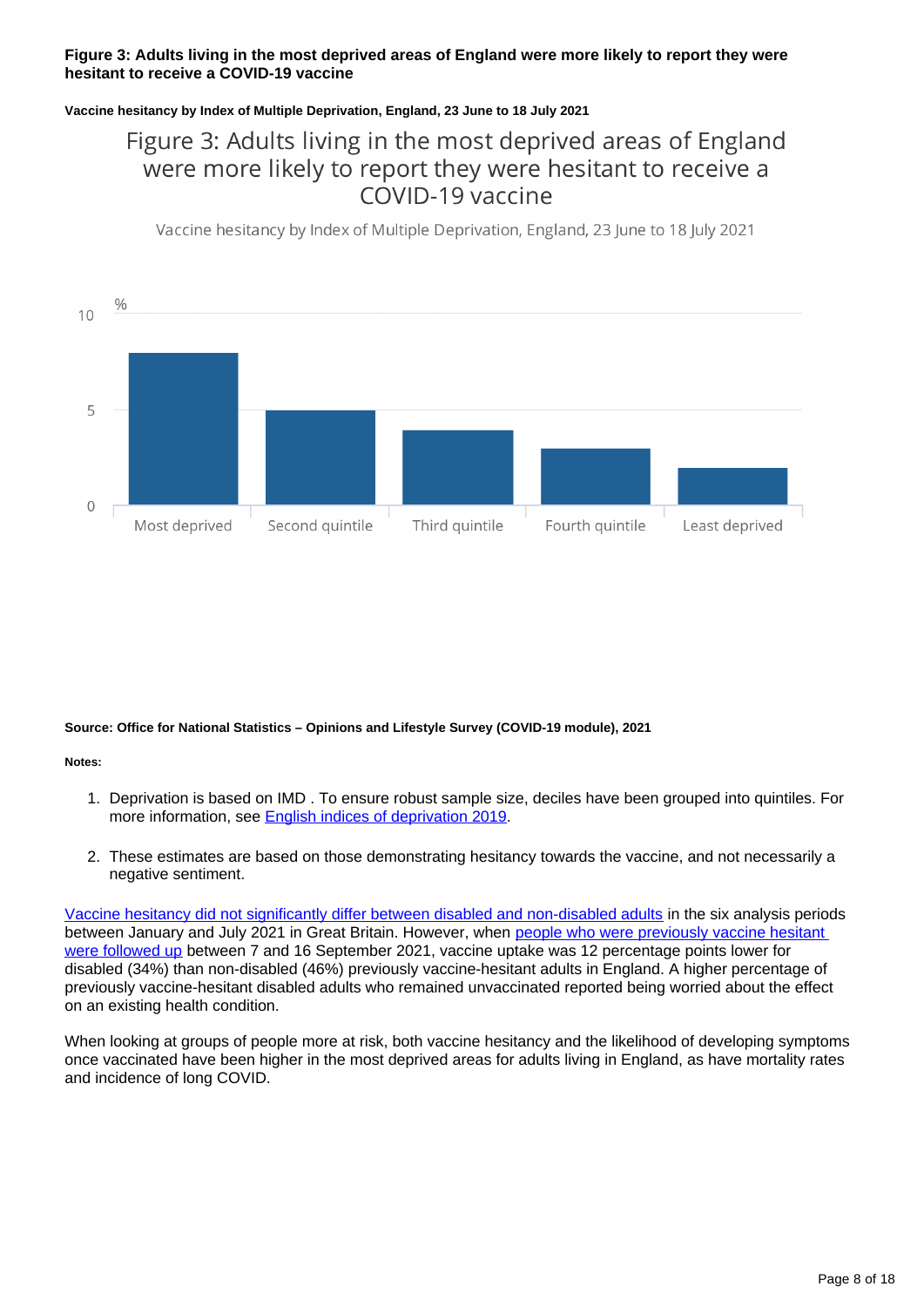## <span id="page-8-0"></span>**4 . Economic impact**

[SDG 8](https://sdgdata.gov.uk/8/) promotes decent work and economic growth for all.

The economic impact of coronavirus (COVID-19) can also be linked to social aspects of the SDGs, notably [SDG 2](https://sdgdata.gov.uk/2/) (zero hunger) and [SDG 10](https://sdgdata.gov.uk/10/) (reduced inequalities). As the goals and targets do not exist in isolation, social and economic shocks that impact people's income and financial resilience can also affect how people access food and whether they have enough to eat.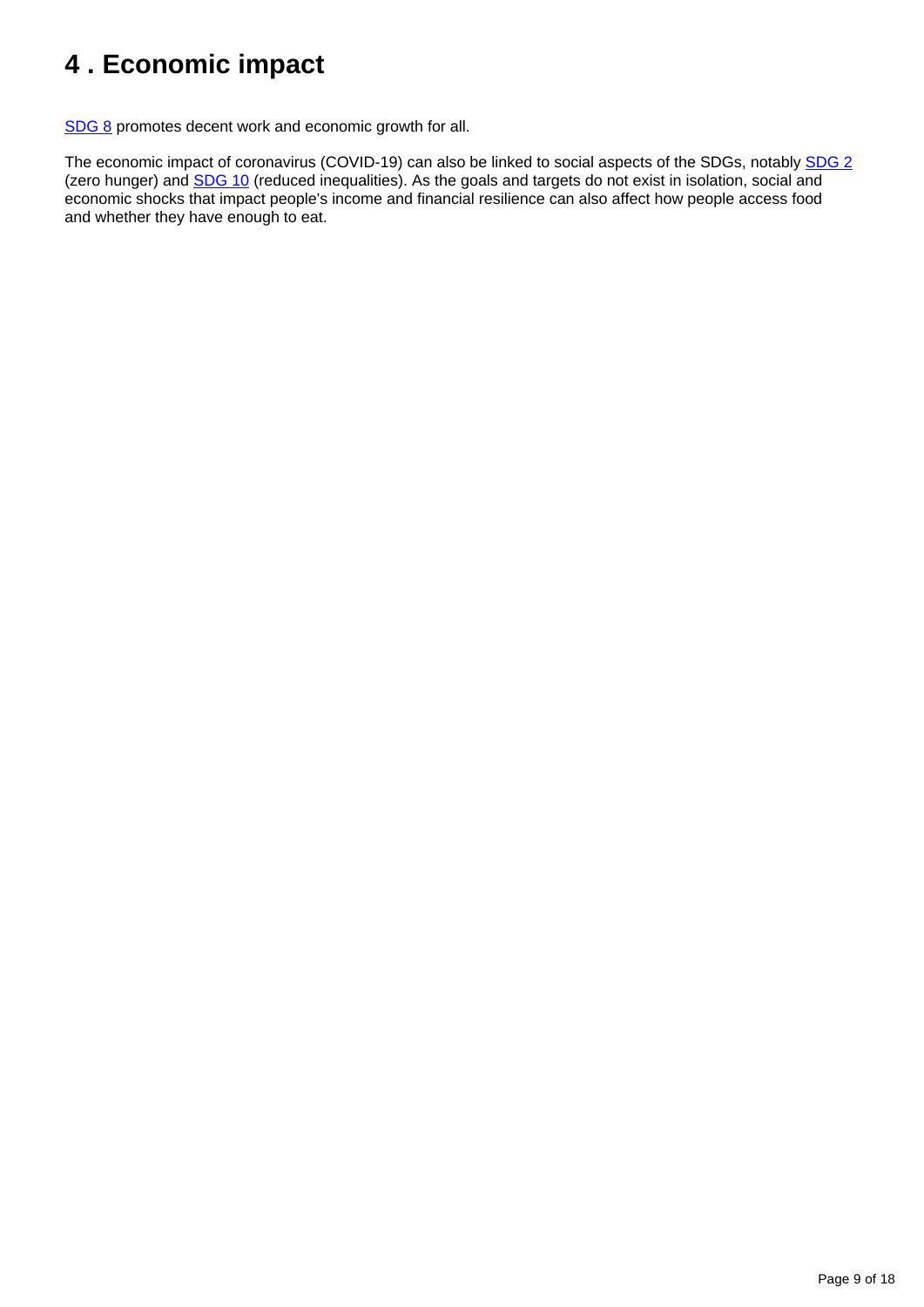## **Income and decent work**

Within the SDG indicator framework, measures of employment and decent work for all are used to identify progress toward [SDG 8](https://sdgdata.gov.uk/8/).

Many people across the UK have felt the economic impact of the coronavirus pandemic whether this was through reduced income, closure of business or being furloughed. However, the labour market [shocks associated with the](http://www.ons.gov.uk/peoplepopulationandcommunity/wellbeing/bulletins/personalandeconomicwellbeingintheuk/may2021)  [pandemic have been felt more by those on lower incomes.](http://www.ons.gov.uk/peoplepopulationandcommunity/wellbeing/bulletins/personalandeconomicwellbeingintheuk/may2021)

The percentage of employee jobs paid below the [National Minimum Wage and National Living Wage](https://www.ons.gov.uk/employmentandlabourmarket/peopleinwork/earningsandworkinghours/bulletins/lowandhighpayuk/2021#national-minimum-wage-and-national-living-wage) was 3.8% in April 2021. Although this is over 2.5 times higher than the 1.4% level in 2019, it is a reduction compared with 7.4% in April 2020. This increase relative to pre-pandemic levels is partly because more people with wages above the minimum and national wage thresholds saw their incomes decrease to 80% of the original salary due to the [Coronavirus Job Retention Scheme](https://www.gov.uk/government/publications/changes-to-the-coronavirus-job-retention-scheme/changes-to-the-coronavirus-job-retention-scheme) (furlough). The scheme covered up to 80% of the salary with an optional top-up from employers.

It was estimated that one in four people were furloughed at some point in the period March 2020 to June 2021. An [overview of workers who were furloughed in the UK](https://www.ons.gov.uk/employmentandlabourmarket/peopleinwork/employmentandemployeetypes/articles/anoverviewofworkerswhowerefurloughedintheuk/october2021#main-points) suggested that the percentage of people furloughed was higher for those aged under 24 years and over 65 years compared with ages in-between. Single working parents were more likely to be furloughed (31%) compared with people living in a couple with dependent children (24%).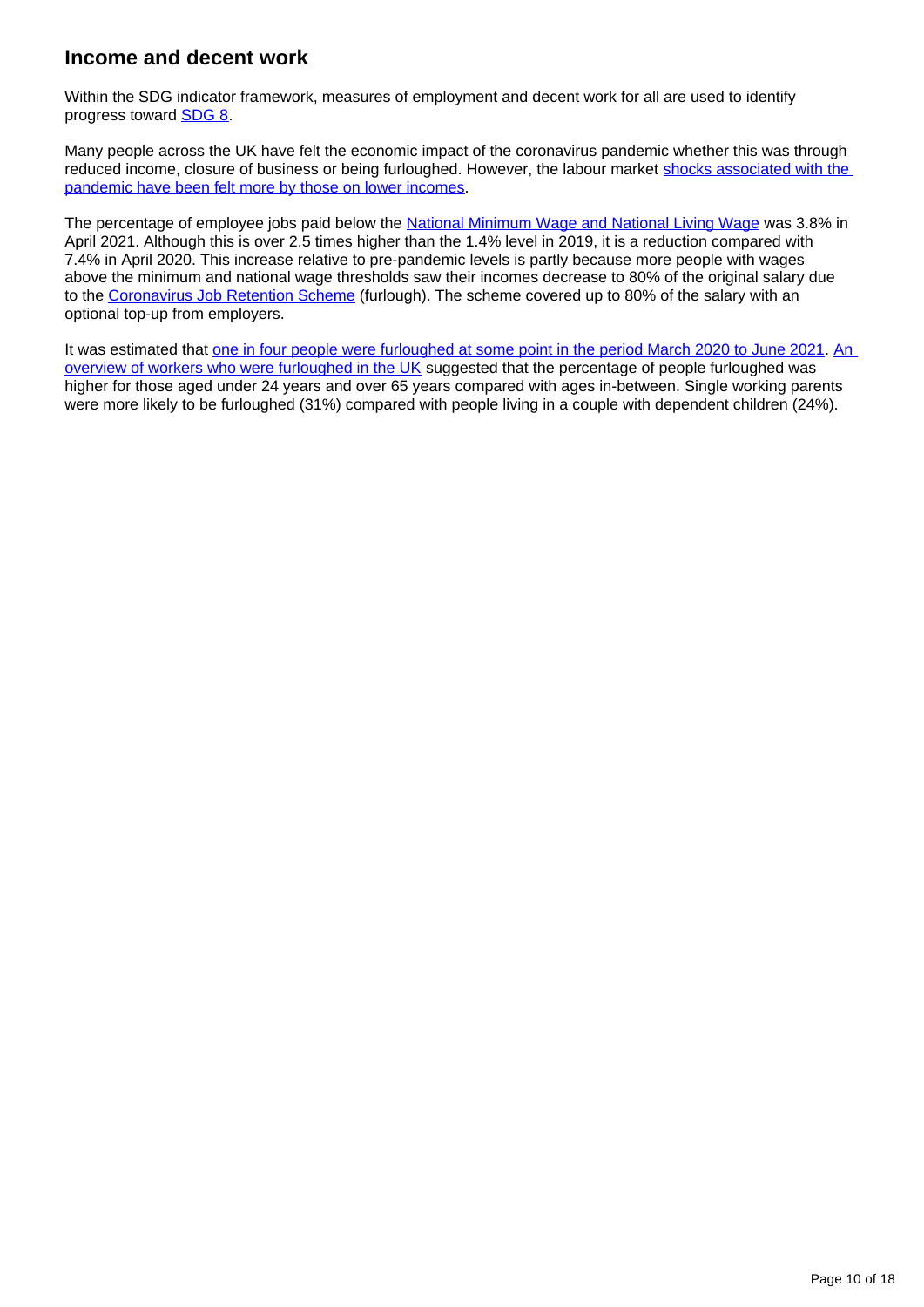### **Figure 4: Single parents were more likely to be furloughed than people living in a couple with dependent children**

### **Percent furloughed employees per household type, April to June 2021**

## Figure 4: Single parents were more likely to be furloughed than people living in a couple with dependent children

Percent furloughed employees per household type, April to June 2021



#### **Source: Office for National Statistics – Labour Force Survey (LFS)**

#### **Notes:**

- 1. For the purposes of this analysis, furloughed workers are defined as any worker who was working as an employee at the time of data collection, or who had had a job since March 2020, who reported as being furloughed at any point.
- 2. Dependent children are children under age 19 years who are in full-time education.
- 3. Further guidance on how household and family units are categorised can be found in the Labour Force [Survey \(LFS\) user guides – Volumes 3 and 4.](https://www.ons.gov.uk/employmentandlabourmarket/peopleinwork/employmentandemployeetypes/methodologies/labourforcesurveyuserguidance#labour-force-survey-lfs-user-guides)
- 4. Error bars represent 95% confidence intervals.

According to the Annual Survey of Hours and Earnings (ASHE), almost 30% of people in the lowest decile of [hourly pay \(earning less than £9.02 an hour\) were furloughed with reduced pay in 2021.](https://www.ons.gov.uk/employmentandlabourmarket/peopleinwork/earningsandworkinghours/bulletins/lowandhighpayuk/2021#who-are-the-people-most-impacted) This is 16.8 percentage points lower than the lowest earners in 2020 (equivalent to less than £8.72 an hour). The decrease in number of people on furlough is seen across all earnings groups. However, those with higher earnings had a smaller proportion of people being furloughed.

Of people who could not work because of furlough or other reasons during the pandemic, more than half (52%) of those in the top income bracket [continued to receive their full income](https://www.ons.gov.uk/peoplepopulationandcommunity/wellbeing/bulletins/personalandeconomicwellbeingintheuk/january2021#work-and-income), compared with just over a quarter (28%) in the lowest – increasing the financial inequalities between these groups.

The [latest figures on employment](https://www.ons.gov.uk/employmentandlabourmarket/peopleinwork/employmentandemployeetypes/bulletins/employmentintheuk/november2021) (July to September 2021) suggest a gradual recovery of the UK labour market, with unemployment going down and employment levels rising. However, the figures are still not back to prepandemic levels.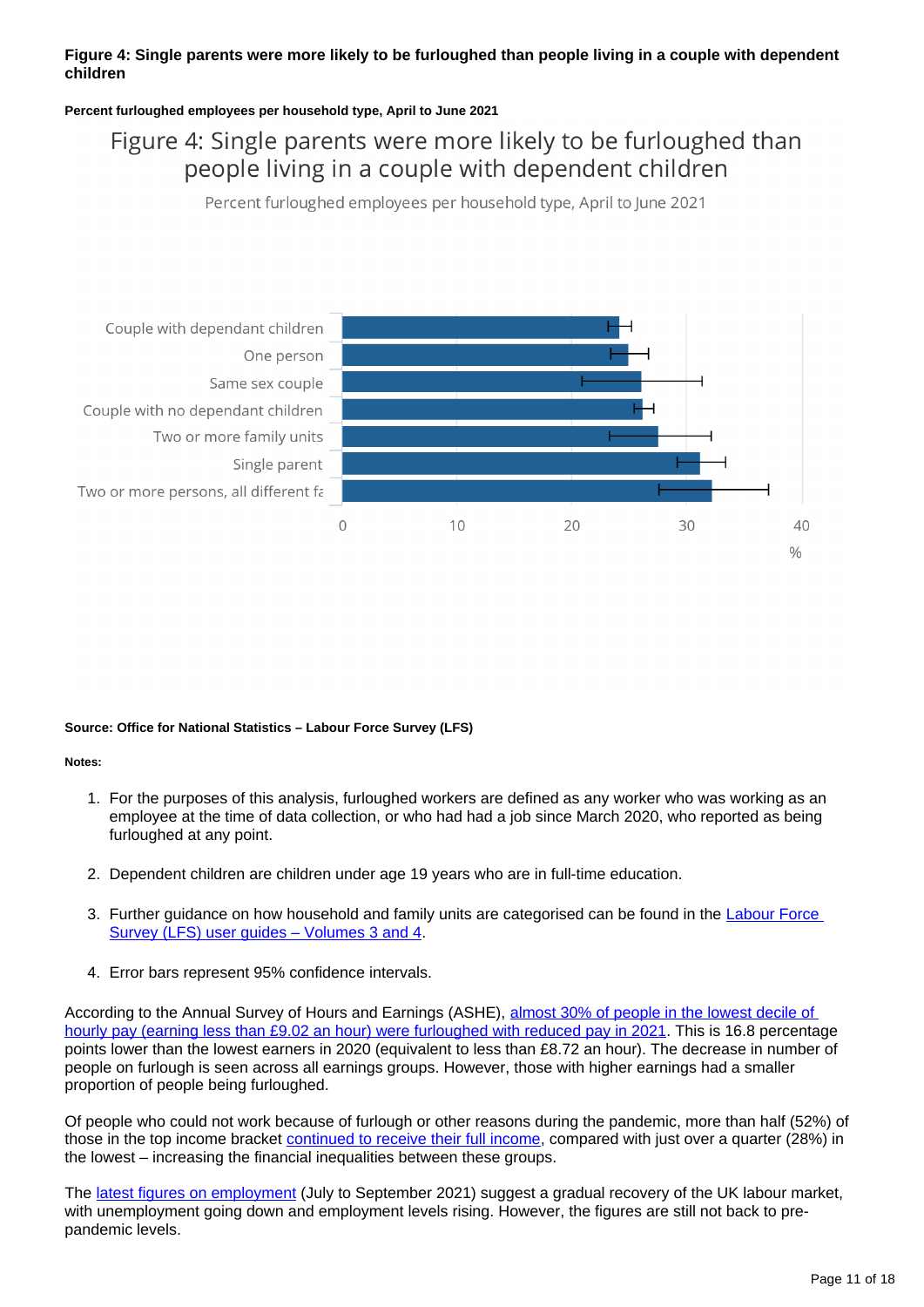In terms of decent working conditions for those in employment who were not furloughed, many businesses continued to offer homeworking as an option after the national restrictions were lifted. Of all UK businesses, 8 in 10 (80%) said the reason they intended to increase homeworking in the future was because of [improved staff well-being](https://www.ons.gov.uk/peoplepopulationandcommunity/healthandsocialcare/conditionsanddiseases/articles/coronaviruscovid19latestinsights/work#homeworking). Homeworking was also reported as [especially beneficial for older workers,](https://www.ons.gov.uk/releases/livinglongerimpactofworkingfromhomeonolderworkers) improving work-life balance, productivity and overall well-being. Those with fewer opportunities to switch to homeworking were more likely to be in deprived areas with poor health and lower well-being.

## **Food and food security**

Although there are no detailed official data on use of food banks, we have looked at a report by the Trussell Trust on emergency food parcels, which suggests there was a [33% increase of emergency food parcels](https://www.trusselltrust.org/news-and-blog/latest-stats/end-year-stats/) distributed in the financial year ending 2021 (April 2020 to March 2021), when compared with the year before. A regional breakdown shows there was an [increase in the distribution of food parcels across the UK](https://www.trusselltrust.org/news-and-blog/latest-stats/end-year-stats/#total) (excluding Scotland) for the financial year ending March 2021, particularly in London. The London region also saw the highest increase in number of food parcels given to children.

A research report commissioned by the Food Standards Agency (FSA) in partnership with think tank Demos suggests an [increase in food insecurity \(moderate and severe\) following the six months after the](https://www.food.gov.uk/sites/default/files/media/document/fsa-food-in-a-pandemic-march-2021.pdf)  [March 2020 lockdown](https://www.food.gov.uk/sites/default/files/media/document/fsa-food-in-a-pandemic-march-2021.pdf) (PDF, 2.4MB). The SDGs use food security data from the [Family Resources Survey](https://www.gov.uk/government/collections/family-resources-survey--2) produced by the Department for Work and Pensions to measure [indicator 2.1.2,](https://sdgdata.gov.uk/2-1-2/) however, there are not yet data available for the period covering the pandemic. The FSA reported families with children who were experiencing [food insecurity were forced to skip meals \(PDF, 2.4MB\)](https://www.food.gov.uk/sites/default/files/media/document/fsa-food-in-a-pandemic-march-2021.pdf). The most frequent reason given for this was income loss, together with lack of access to affordable food. This links to the findings that the pandemic had the biggest impact on the lowest earners (see previous **Income and decent work subsection**).

## <span id="page-11-0"></span>**5 . Environmental impact**

[SDG 13](https://sdgdata.gov.uk/13/) focuses on climate change and its impacts.

There is currently an international focus not only on the coronavirus (COVID-19) pandemic, but also on climate change, with the [COP26](https://ukcop26.org/) UN Climate Change Conference recently held in Glasgow. These two issues are connected: the changes in economic activity and personal behaviour because of the pandemic have affected activities that contribute to climate change.

The SDGs also recognise the connections between the goals, and how health ([SDG3](https://sdgdata.gov.uk/3/)) and work ([SDG8](https://sdgdata.gov.uk/8/)) are impacted by or impact the environment.

In this section we review some of the evidence that highlights the impact coronavirus has had on the environment such as the reduction of greenhouse gas emissions because of reduced transport use and travel to work, while keeping in mind possible trade-offs because of some increase in non-travel related emissions.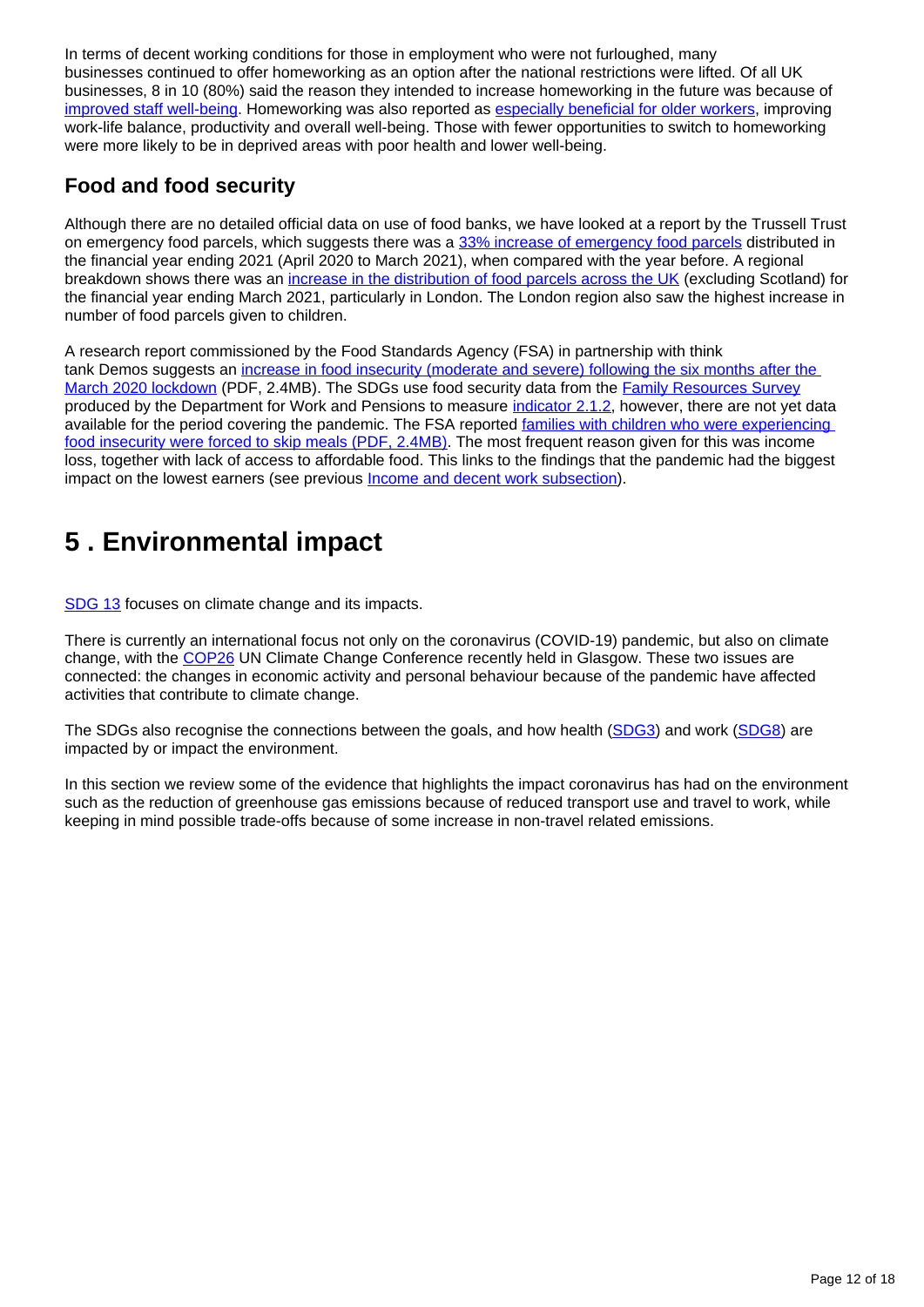### **Greenhouse gas emissions**

All emissions data in this section are from the [UK Environmental Accounts](https://www.ons.gov.uk/economy/environmentalaccounts/bulletins/ukenvironmentalaccounts/2021), on a residence basis, covering emissions by UK residents and UK-registered businesses, whether based in the UK or abroad.

Coronavirus and the resulting restrictions had an effect on UK greenhouse gas emissions. Provisional figures show that between 2019 and 2020 [greenhouse gas emissions fell](https://www.ons.gov.uk/economy/environmentalaccounts/bulletins/greenhousegasintensityprovisionalestimatesuk/2020provisionalestimates) by 13%, from 552 million tonnes to 481 million tonnes carbon dioxide equivalent. This is the largest annual fall since the data series started in 1990.

The transport sector was the largest contributor to the overall declines in emissions. Transport emissions fell by just over 40% between 2019 and 2020. Since records started in 1990, annual emissions in this sector have fallen by a maximum of 9% prior to this. While not all changes in transport emissions in 2020 were because of the pandemic, much of the reduction is likely because of coronavirus-related restrictions.

[Households have been the largest emitter of greenhouse gases](https://www.ons.gov.uk/economy/environmentalaccounts/articles/covid19restrictionscuthouseholdemissions/2021-09-21) in the UK since 2015. This was still true in 2020, though household emissions fell by 10% between 2019 and 2020. Household emissions are largely made up of emissions from home heating and personal travel (including commuting, social, domestic or leisure travel).

Emissions from household travel fell by 24% in 2020, more than 21 percentage points than the previous largest fall of 2.4% in 2010. To some extent, this was offset by non-travel-related household emissions (largely heating), which increased by 1.5%, with the increased time spent at home during 2020.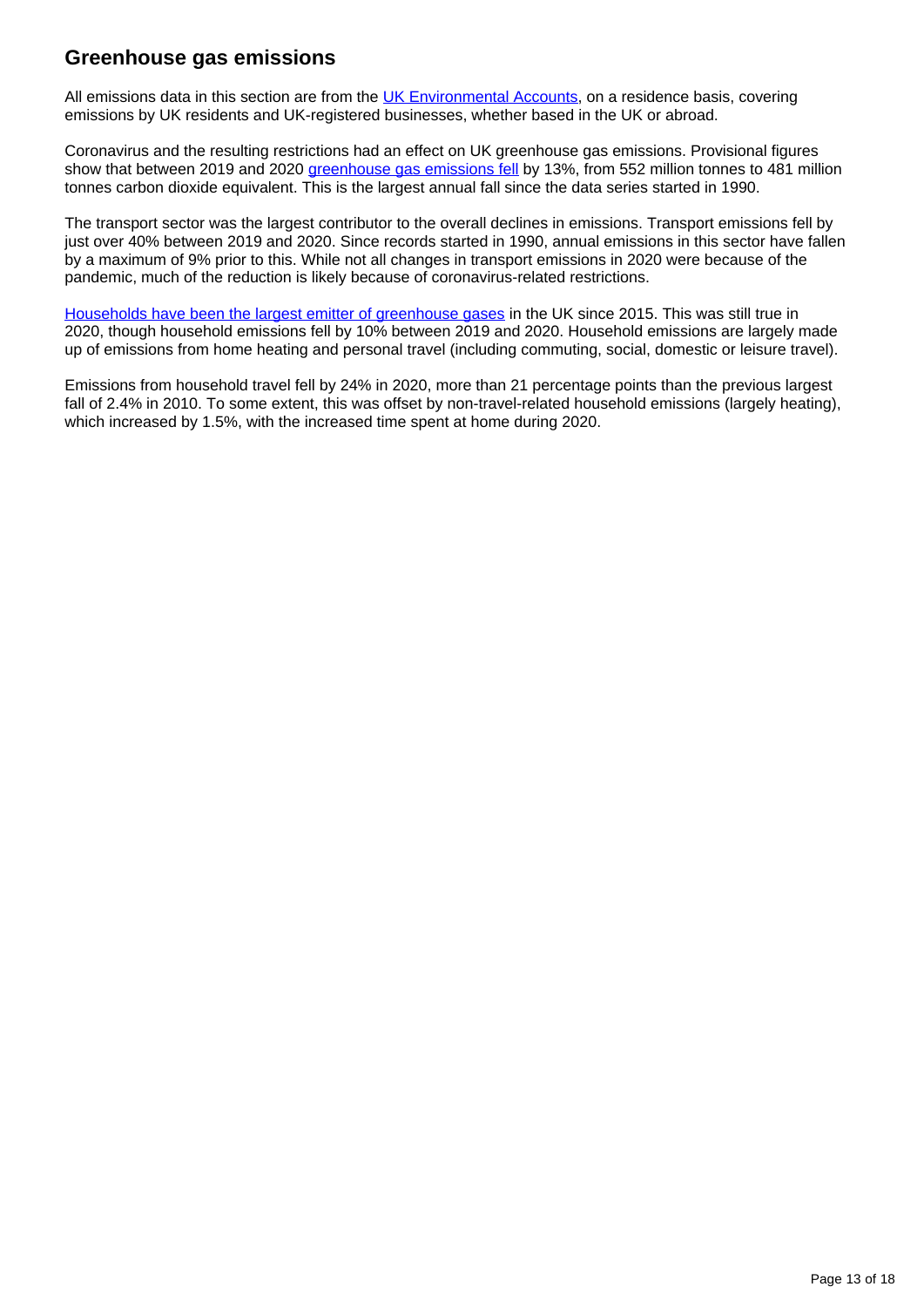### **Figure 5: Decreases in household emissions from personal travel were only slightly offset by increased non-travel related household emissions**

### **Mass of household subcategory air emissions per year, UK residence basis, 1990 to 2020**

## Figure 5: Decreases in household emissions from personal travel were only slightly offset by increased non-travel related household emissions

Mass of household subcategory air emissions per year, UK residence basis, 1990 to 2020



#### **Source: Ricardo Energy and Environment, Office for National Statistics**

#### **Notes:**

- 1. Figures for 2020 are provisional.
- 2. Greenhouse gases under the **Kyoto Protocol**.
- 3. For an explanation of different emissions measures, see the [Measuring UK greenhouse gas emissions](https://climate-change.data.gov.uk/articles/measuring-greenhouse-gas-emissions) article on the UK climate change statistics portal, where you can explore a range of related statistics.

Office for National Statistics (ONS) data on household spending support the link between a [decrease](https://www.ons.gov.uk/releases/coronavirusandtheimpactonhouseholdfinancesandlivingstandards)  [in travel and the increase in home working.](https://www.ons.gov.uk/releases/coronavirusandtheimpactonhouseholdfinancesandlivingstandards) Households spent less on travel, and more on housing, fuel and power. This shift in spending was more pronounced in the highest income households, whose members are more likely to have [jobs that can be done from home](https://www.ons.gov.uk/peoplepopulationandcommunity/personalandhouseholdfinances/incomeandwealth/bulletins/theeffectsoftaxesandbenefitsonhouseholdincome/financialyearending2019#household-income-by-occupation-and-propensity-for-homeworking).

### **Air pollution and COVID-19 deaths**

Indicator [3-9-1](https://sdgdata.gov.uk/3-9-1/) measures the mortality rate attributed to household and ambient air pollution. Although particulate [air pollution fell in 2020,](https://www.ons.gov.uk/economy/environmentalaccounts/articles/covid19restrictionscuthouseholdemissions/2021-09-21) people living in areas that had high levels of pollution before the pandemic were found to have an [increased risk of COVID-related mortality](https://www.ons.gov.uk/economy/environmentalaccounts/articles/doesexposuretoairpollutionincreasetheriskofdyingfromthecoronaviruscovid19/2020-08-13). This, however, was largely driven by urban areas being the early focus of the spread of COVID-19.

In addition, some of the effect seen may be because of the associations between high COVID-19 mortality and heavily polluted areas and between heavily polluted areas and, for example, housing quality and overcrowding. The ONS analysis of [air pollution and COVID deaths](https://www.ons.gov.uk/economy/environmentalaccounts/articles/doesexposuretoairpollutionincreasetheriskofdyingfromthecoronaviruscovid19/2020-08-13) highlights how difficult it can be to disentangle factors such as ethnicity, location and pollution, and their contribution to COVID-19 mortality.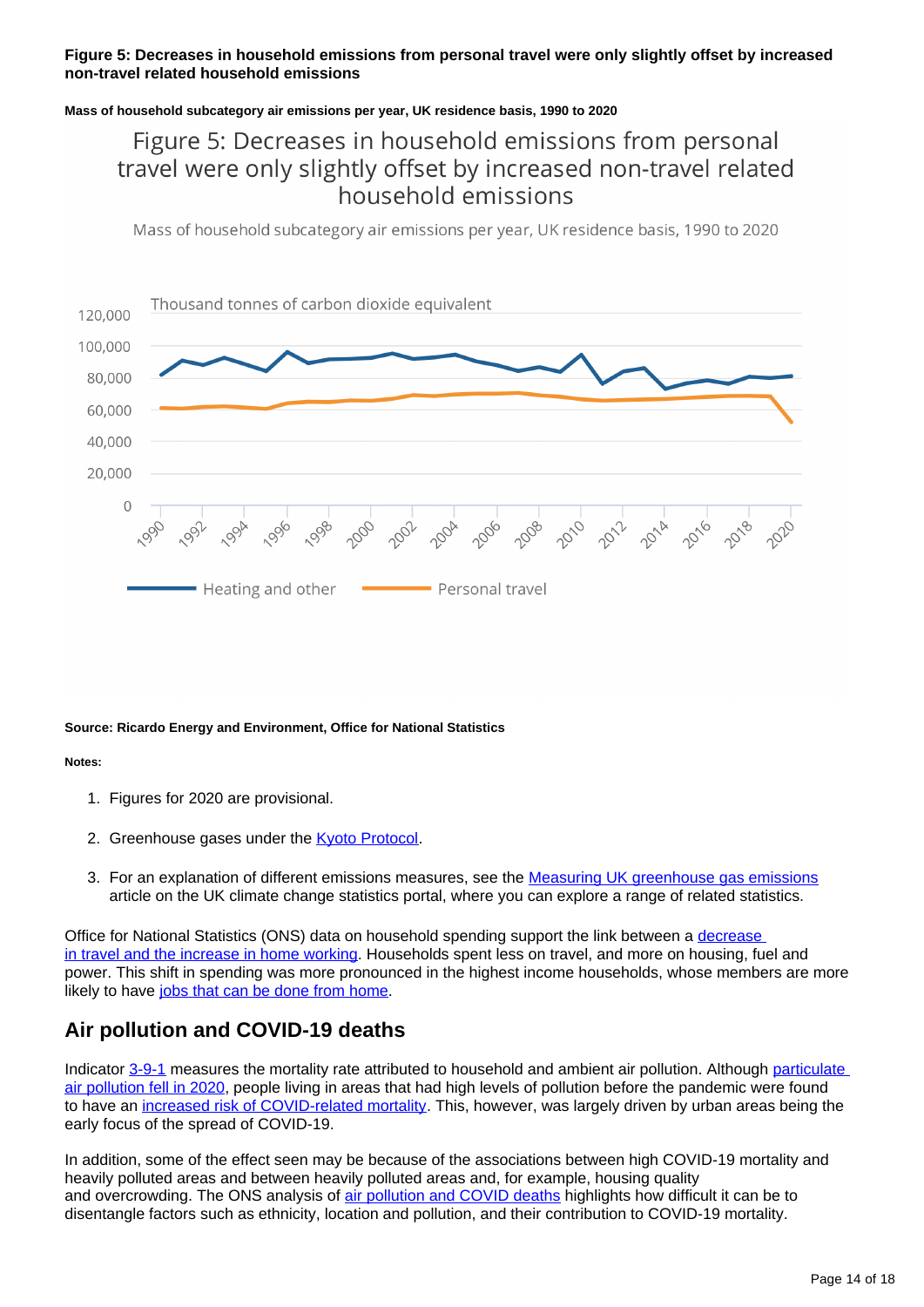## <span id="page-14-0"></span>**6 . Data section**

### [Deaths due to COVID-19 by local area and deprivation, April 2021 edition](https://www.ons.gov.uk/peoplepopulationandcommunity/birthsdeathsandmarriages/deaths/datasets/deathsduetocovid19bylocalareaanddeprivation)

Dataset | Released 20 May 2021

Provisional age-standardised mortality rates for deaths due to COVID-19 by sex, local authority and deprivation indices, and numbers of deaths by middle-layer super output area.

[Coronavirus and vaccine hesitancy, Great Britain, 23 June to 18 July 2021 edition](https://www.ons.gov.uk/peoplepopulationandcommunity/healthandsocialcare/healthandwellbeing/datasets/coronavirusandvaccinehesitancygreatbritain)

Dataset | Released 9 August 2021

Estimates of vaccine sentiment with breakdowns by different population groups. Analysis based on the Opinions and Lifestyle Survey.

[Characteristics of people who have been furloughed in the UK, October 2021 edition](https://www.ons.gov.uk/employmentandlabourmarket/peopleinwork/employmentandemployeetypes/datasets/characteristicsofpeoplewhohavebeenfurloughedintheuk)

Dataset | Released 1 October 2021

Individual and labour market characteristics of people who have been furloughed. Experimental statistics using data from the Labour Force Survey (UK) and Opinions and Lifestyle Survey (Great Britain); summary statistics and model results.

[Atmospheric emissions: greenhouse gases by industry and gas](https://www.ons.gov.uk/economy/environmentalaccounts/datasets/ukenvironmentalaccountsatmosphericemissionsgreenhousegasemissionsbyeconomicsectorandgasunitedkingdom)

Dataset | Released 21 September 2021

The emissions of carbon dioxide, methane, nitrous oxide, hydro-fluorocarbons, perfluorocarbons, sulphur hexafluoride, nitrogen trifluoride and total greenhouse gas emissions, by industry (SIC 2007 group - around 130 categories), UK, 1990 to 2019 and (provisional) 2020.

## <span id="page-14-1"></span>**7 . Glossary**

## **Index of Multiple Deprivation (IMD)**

The official measure of relative deprivation for small areas in England. It is an overall measure of multiple deprivation experienced by people living in an area. It is calculated for every neighbourhood, in England. The IMD is based on seven distinct domains of deprivation, which are combined and weighted. For more information refer to the **[English indices of deprivation, 2019](https://www.gov.uk/government/statistics/english-indices-of-deprivation-2019).** Wales has a similar measure, called Welsh Index of Multiple [Deprivation,](https://gov.wales/welsh-index-multiple-deprivation-index-guidance) which is based on a different methodology.

### **More-disabled**

People who reported in the 2011 Census that their day-to-day activities were "limited a lot".

### **Disability status**

Based on the Government Statistical Service (GSS) [harmonised "core" definition](https://gss.civilservice.gov.uk/policy-store/measuring-disability-for-the-equality-act-2010/), "disabled" is a person who has a physical or mental health condition or illness that has lasted or is expected to last 12 months or more that reduces their ability to carry-out day-to-day activities. Disability status is self-reported, as respondents are asked the GSS harmonised questions.

## **Age-standardised mortality rates**

Age-standardised mortality rates (ASMRs) are used to allow comparisons between populations that may contain different proportions of different ages. [The 2013 European Standard Population](https://webarchive.nationalarchives.gov.uk/ukgwa/20160106020035/http:/www.ons.gov.uk/ons/guide-method/user-guidance/health-and-life-events/revised-european-standard-population-2013--2013-esp-/index.html) is used to standardise rates.

## **"Due to" and "involving" COVID-19**

We use the term "due to COVID-19" when referring only to deaths with an underlying cause of death of COVID-19. When considering all deaths that had COVID-19 mentioned anywhere on the death certificate, whether as an underlying cause or not, we use the term "involving COVID-19". For more information on the definition of COVID-19, see[Section 8 of the Coronavirus and mortality in England and Wales methodology article.](https://www.ons.gov.uk/peoplepopulationandcommunity/birthsdeathsandmarriages/deaths/methodologies/coronavirusandmortalityinenglandandwalesmethodology#international-classification-of-diseases-codes-for-covid-19)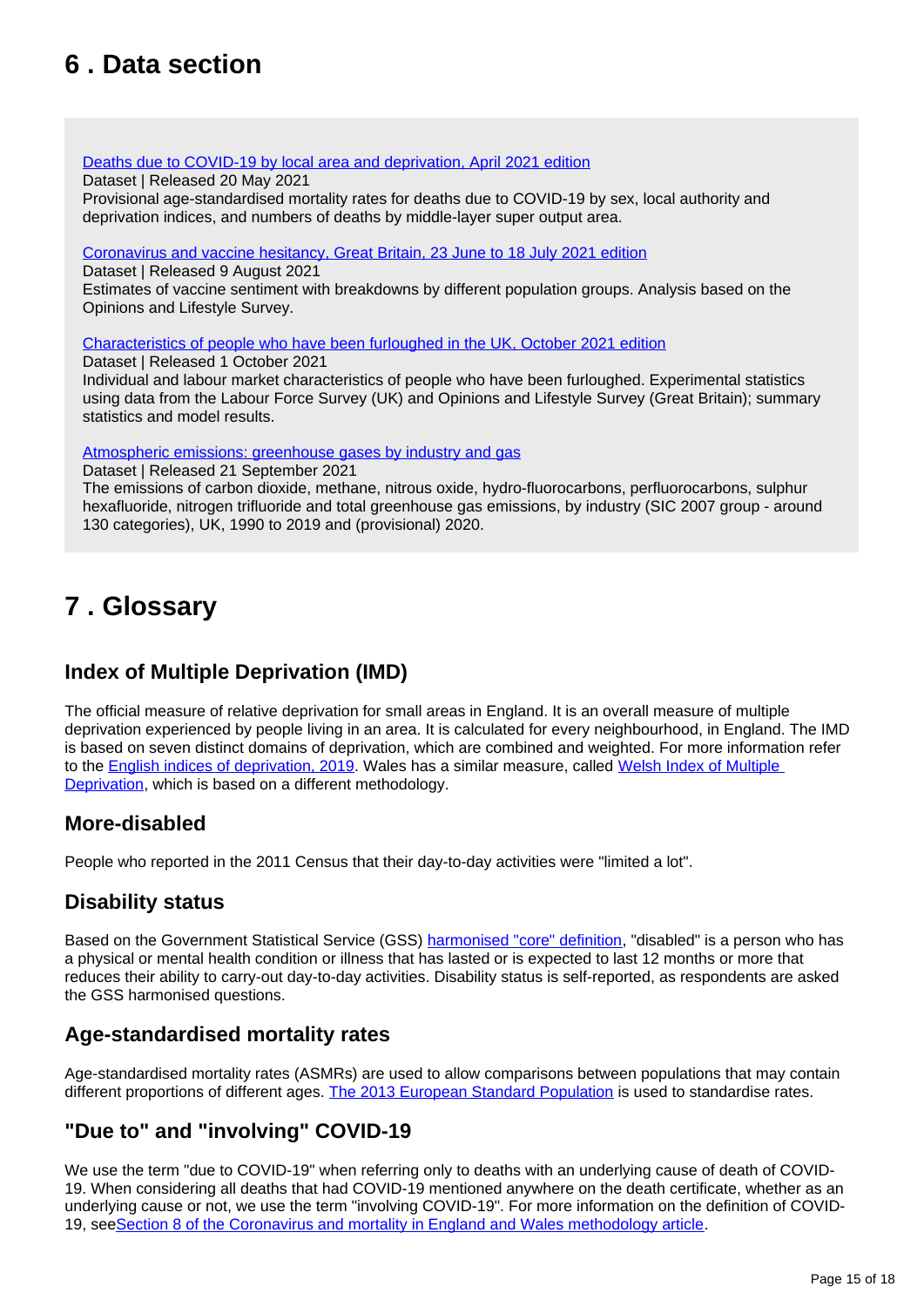## **Long COVID**

COVID-19 symptoms persisting for more than four weeks after the first suspected coronavirus (COVID-19) infection that were not explained by something else.

## **Vaccine hesitancy**

Vaccine hesitancy refers to adults who:

- have been offered a vaccine and decided not to be vaccinated
- report being very or fairly unlikely to have a vaccine if offered
- responded "neither likely nor unlikely", "don't know" or "prefer not to say" to the question "if a vaccine for the coronavirus (COVID-19) was offered to you, how likely or unlikely would you be to have the vaccine?"

It should be noted that a small number of respondents reported "prefer not to say". This response is considered to represent those unsure about the vaccine.

## **Testing positive**

Testing positive for SARS-CoV-2, with or without having symptoms, on a swab taken from the nose and throat.

### **Booster**

The Infection Survey asked respondents how many doses of vaccine they have received. Those who have received three doses are described as having received a booster.

### **Greenhouse gas**

The greenhouse gases included in the atmospheric emissions accounts are those covered by the [Kyoto Protocol:](https://naei.beis.gov.uk/overview/ghg-overview) carbon dioxide (CO2), methane (CH4), nitrous oxide (N2O), hydrofluorocarbons (HFCs), perfluorocarbons (PFCs), sulphur hexafluoride (SF6) and nitrogen trifluoride (NF3). These gases are widely believed to contribute to global warming and climate change. The potential of each greenhouse gas to cause global warming is assessed in relation to a given weight of CO2 so all greenhouse gas emissions are measured as carbon dioxide equivalents (CO2e).

### **Transport sector emissions**

The transport sector refers to the transport and storage industry section as defined under the UK Standard [Industrial Classification \(SIC\) 2007.](https://www.ons.gov.uk/methodology/classificationsandstandards/ukstandardindustrialclassificationofeconomicactivities/uksic2007) Emissions relate to this sector rather than all emissions related to transport.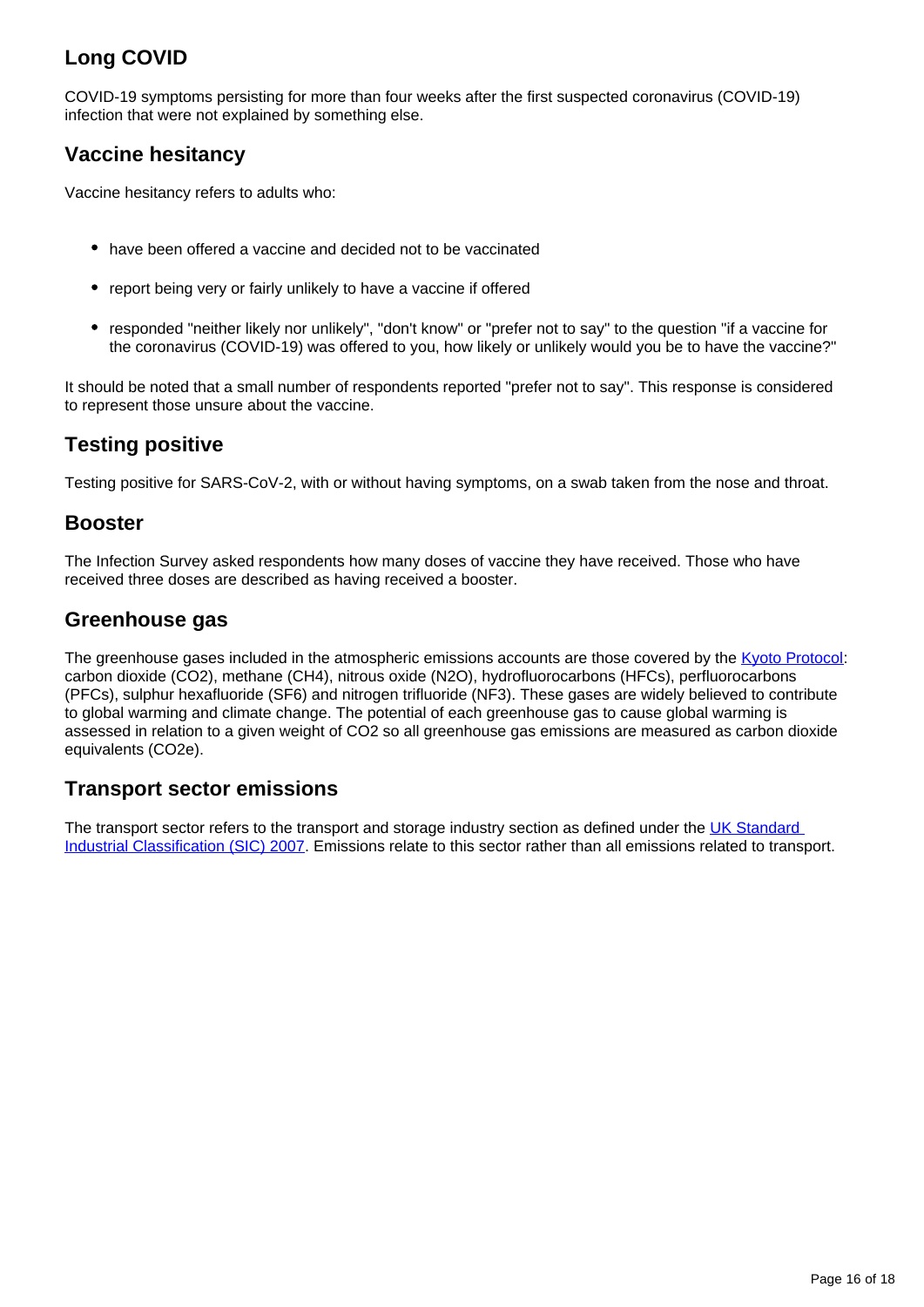## <span id="page-16-0"></span>**8 . Data sources and quality**

In this article, we have highlighted data and analysis from many sources, covering different groups and areas of society, and the impacts coronavirus (COVID-19) has had on them. We have used the most recent data and analysis available to highlight the impact on these groups and areas, however, time periods are not consistent throughout the article. Survey questions and analysis can vary from one collection period to the next, and some questions can get discontinued. In some cases, the most recent data may be from several months ago. For more details, please refer to the original publications and data sources linked throughout the article.

The reported differences in [COVID-19 mortality risk by self-reported disability status](https://www.ons.gov.uk/peoplepopulationandcommunity/birthsdeathsandmarriages/deaths/articles/coronaviruscovid19relateddeathsbydisabilitystatusenglandandwales/24januaryto20november2020) are estimated using linked data from the Office for National Statistics Public Health Data Asset, which includes 2011 Census records, death registrations, and electronic health records. For more details refer to the original publication's [technical appendix](https://www.ons.gov.uk/peoplepopulationandcommunity/birthsdeathsandmarriages/deaths/methodologies/coronaviruscovid19relateddeathsbydisabilitystatusenglandmethodology).

For information on food security and use of food banks we have used a non-official statistical source from the Trussell Trust charity. The reported statistics on food bank usage only cover food banks from the Trussell Trust network. The [Opinions and Lifestyle Survey](https://www.ons.gov.uk/peoplepopulationandcommunity/healthandsocialcare/healthandwellbeing/datasets/coronavirusandthesocialimpactsongreatbritaindata/current) (OPN) had questions on use of food banks in April 2020, but the sample size is very small, and the question was only asked twice. The information and data taken from the [Trussell Trust report](https://www.trusselltrust.org/wp-content/uploads/sites/2/2021/04/Trusell-Trust-End-of-Year-stats-data-briefing_2020_21.pdf) satisfies our [non-official sources requirements](https://www.ons.gov.uk/economy/environmentalaccounts/methodologies/uksustainabledevelopmentgoalsuseofnonofficialsources) regarding compliance with the Code of [Practice](https://code.statisticsauthority.gov.uk/the-code/) for statistics.

Information on the survey design and quality of the sources used in this article can be found in the Quality and Methodology Information (QMI) reports for [Coronavirus \(COVID-19\) Infection Survey](https://www.ons.gov.uk/peoplepopulationandcommunity/healthandsocialcare/conditionsanddiseases/methodologies/coronaviruscovid19infectionsurveyqmi), the Opinions and Lifestyle [Survey \(OPN\),](https://www.ons.gov.uk/peoplepopulationandcommunity/healthandsocialcare/healthandlifeexpectancies/methodologies/opinionsandlifestylesurveyqmi) and for [Environmental accounts air emissions.](https://www.ons.gov.uk/economy/environmentalaccounts/methodologies/environmentalaccountsonairemissionsqmi)

Please see the source links within the text for further notes on quality and methodology.